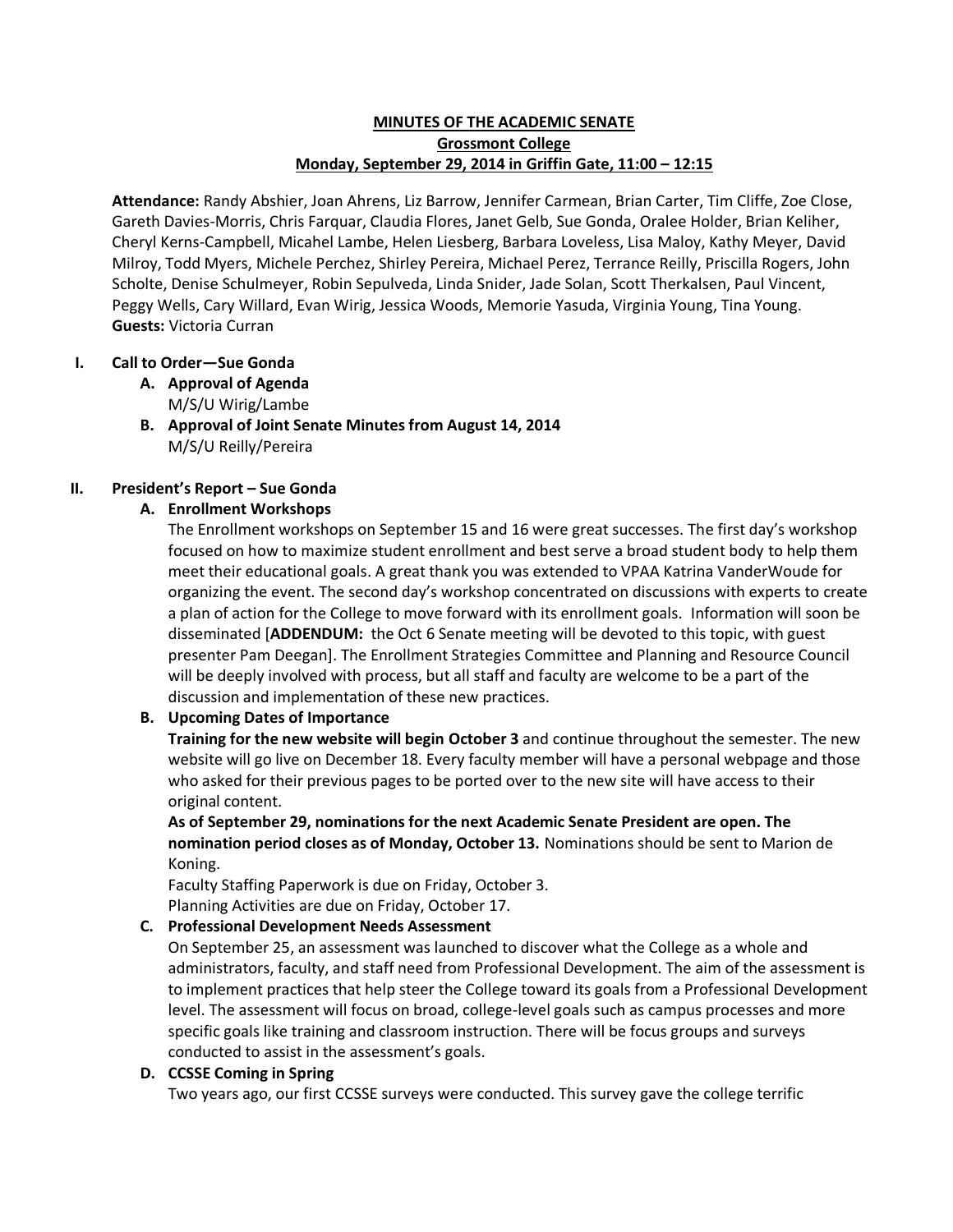information from both students' and faculty members' viewpoints especially where the two groups' opinions were in contrast. As part of the College's goal to proctor the CCSSE survey every two years, it will be administered again in the upcoming spring semester. This time faculty will have more advanced notice if their classes are selected by CCSSE. (To work with this national organization of experts, it's an all-or-nothing prospect. Their processes must be the same for all colleges, so we are not part of the section selection process.) It is a paper and pencil study that takes approximately forty minutes to complete. Data from the CCSSE is important to help the College determine where it should be investing its resources.

### **III. Committees – Sue Gonda**

Curriculum: Tony Ding, Barbara Loveless, ESBS Div. Program Review: Gareth Davies-Morris, ALC Div. DEI: Cheryl Campbell, MNSESW Div. Motion to approve these new committee members: M/S/U Wirig/Gelb

### **IV. Action Items – Sue Gonda**

### **A. Student Success and Support Plan (SSSP) for Grossmont College**

Matriculation funds granted to the colleges for many years are being replaced by SSSP funds. Forty percent of SSSP funding will come from student headcount and base funding. The other sixty percent will be based on the number of students that the college serves in areas of assessment, orientation, education plans, progress and probation services, advising and counseling. The funds require a 2:1 match from the state, up to \$2 million if the College can come up with \$4 million of its own funding in these areas. By accepting these funds, the College is agreeing to adopt the common assessment that is used statewide. Since SSSP funds are replacing matriculation funds, they are a reliable source of funding for the College and a few full-time employees have been hired in Student Services as a result. Some SSSP funds will be utilized for the new Pathways to Success program. The Pathways program will help students obtain the classes and services that they need to succeed and move on. Motion to endorse the Student Success and Support Plan for Grossmont College: M/S/U Willard/Young

## **V. Information Items – Sue Gonda**

#### **A. Faculty Evaluation Forms**

A Tentative Agreement has been reached between the District and AFT. The final unresolved issue is formalizing the evaluation forms. A joint task force was created to finalize this last item with the senate presidents and AFT exec members Gregg Robinson, Michael Golden and Dave Rainey . The new form is a blend of Cuyamaca's and Grossmont's old forms. Two new changes were presented in this draft of the evaluation form since the Senate last approved it: the format of the list of items from our job description at the top and the addition of "All materials required of students are ADA compliant," to help us remain within the law. Discussion of the new form led to a suggestion of removing the checkboxes on the top half of the form and the suggestion to add wording to the new contract language to clarify it to read "All materials required of, and provided to, students are ADA compliant." On the Evaluation Summary report form, an additional checkbox was added to comply with the SLO recommendation from the Accreditation team, and that language is in the new contract: "I have participated in the assessment of student learning outcomes and discussions with colleagues about using the information to improve teaching and learning." During evaluations, only tenure-track faculty will be required to complete a self-reflection. The self-evaluation will be optional for other faculty members, and it allows them to participate in their own evaluation. The Senate website will acknowledge this, and it will be recommended to the Deans' assistants that they